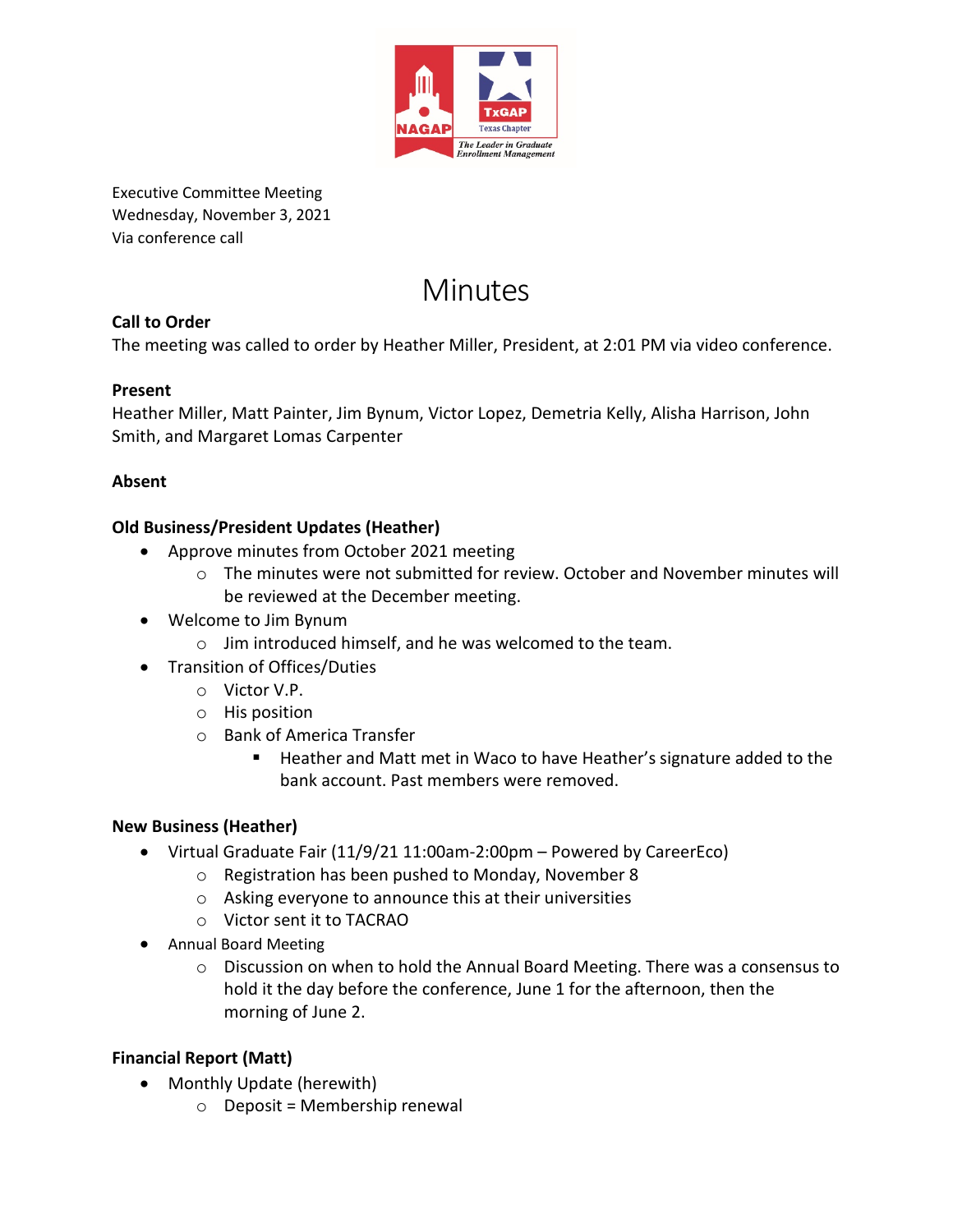#### **Committee Chair Reports**

- Membership (Alisha)
	- o No new items to discuss
- Communications & Marketing (Victor and Jim)
	- o Advertising the virtual fair to career centers across the universities
- Professional Development & Strategic Initiatives (Victor)
	- o Planning a future session before Thanksgiving
	- o Thank you gifts for previous members (Tosha and John) will be purchased and sent to them
- Summer Institute (Demetria)
	- $\circ$  Demetria and Heather will have a site visit Tuesday the 9<sup>th</sup> in afternoon or Thursday the  $11<sup>th</sup>$  in the morning
	- o Hotel has been reserved.

#### **Discussion Items**

- What organization to donate to during SI?
	- o We will look at the options.
	- o Victor recommended Café College, an organization that helps low-income high school students.
- NAGAP/TxGAP Presidency
	- o Heather will meet with Dana Morticai to get information on her transition as President
- New Member Shirts
	- o Matt will email the team with the TxGAP logo
	- o Margaret will get information on ordering new shirts for the team.

#### **Motion for Adjournment**

A motion for adjournment was entered at 2:31 PM  $(1<sup>st</sup>:$  Margaret;  $2<sup>nd</sup>:$  John; all approved)